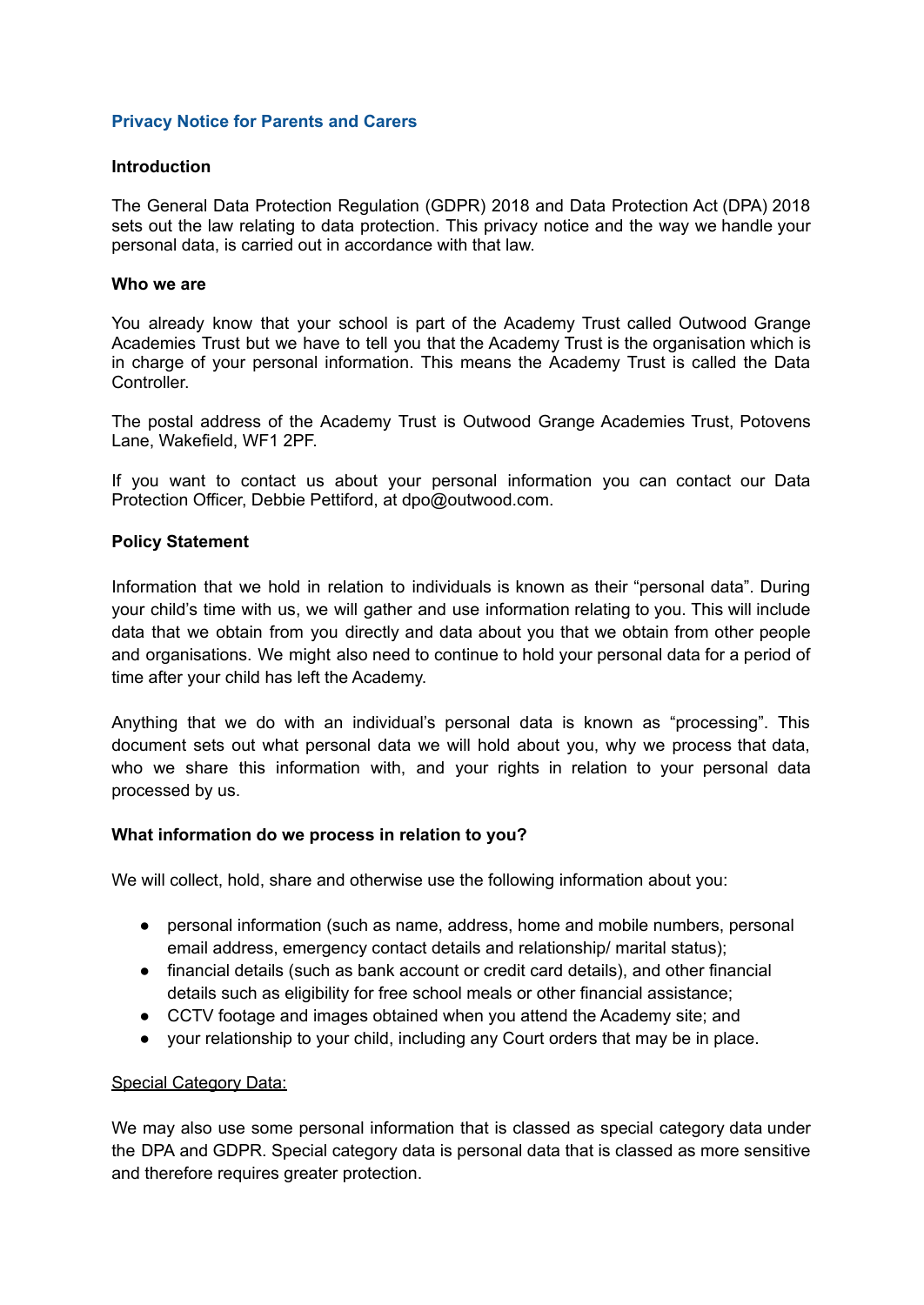The special category data that we may process includes race, ethnic group, religious or similar beliefs and information about health.

Extra care will be taken when collecting, processing or sharing special category data and, unless there is a legal reason why we can't, you will be informed before we share the data with any external organisations.

### **Where do we get your personal data from?**

We will obtain an amount of your personal data from you, by way of information gathering exercises at appropriate times such as when your child joins the Academy and when you attend the Academy site and are captured by our CCTV system.

In addition, information is passed to us as part of the transfer of information from your child's previous school or education setting. This includes information relevant to providing appropriate education and/or safeguarding for your child. This information is normally transferred in hard and/or soft copies in the term prior to your child starting at the school.

We may also obtain information about you from other sources. This might include information from the local authorities or other professionals or bodies, including a Court.

#### **Why do we use your personal data?**

Some of these things we have to do by law. Other things we do because we need to so that we can run the school. The General Data Protection Regulations (GDPR) provide a framework of Articles about the use of personal data. These Articles are referred to as the lawful basis we hold for processing your personal data. We have included a cross reference to the relevant Articles in the information below. We will process your personal data for the following reasons:

- 1. Where we are required by law (Article 6,c), including:
	- To provide reports and other information required by law in relation to the performance of your child;
	- To raise or address any concerns about safeguarding;
	- To provide information to Government agencies, including the police;
	- To obtain relevant funding for the school; and
	- To provide or obtain additional services including advice and/or support for your family.
- 2. Where the law otherwise allows us to process the personal data as part of our functions as an Academy, or we are carrying out a task in the public interest (Article 6,e), including:
	- To confirm your identity;
	- To communicate matters relating to the Academy or Trust to you;
	- To safeguard you, our pupils and other individuals;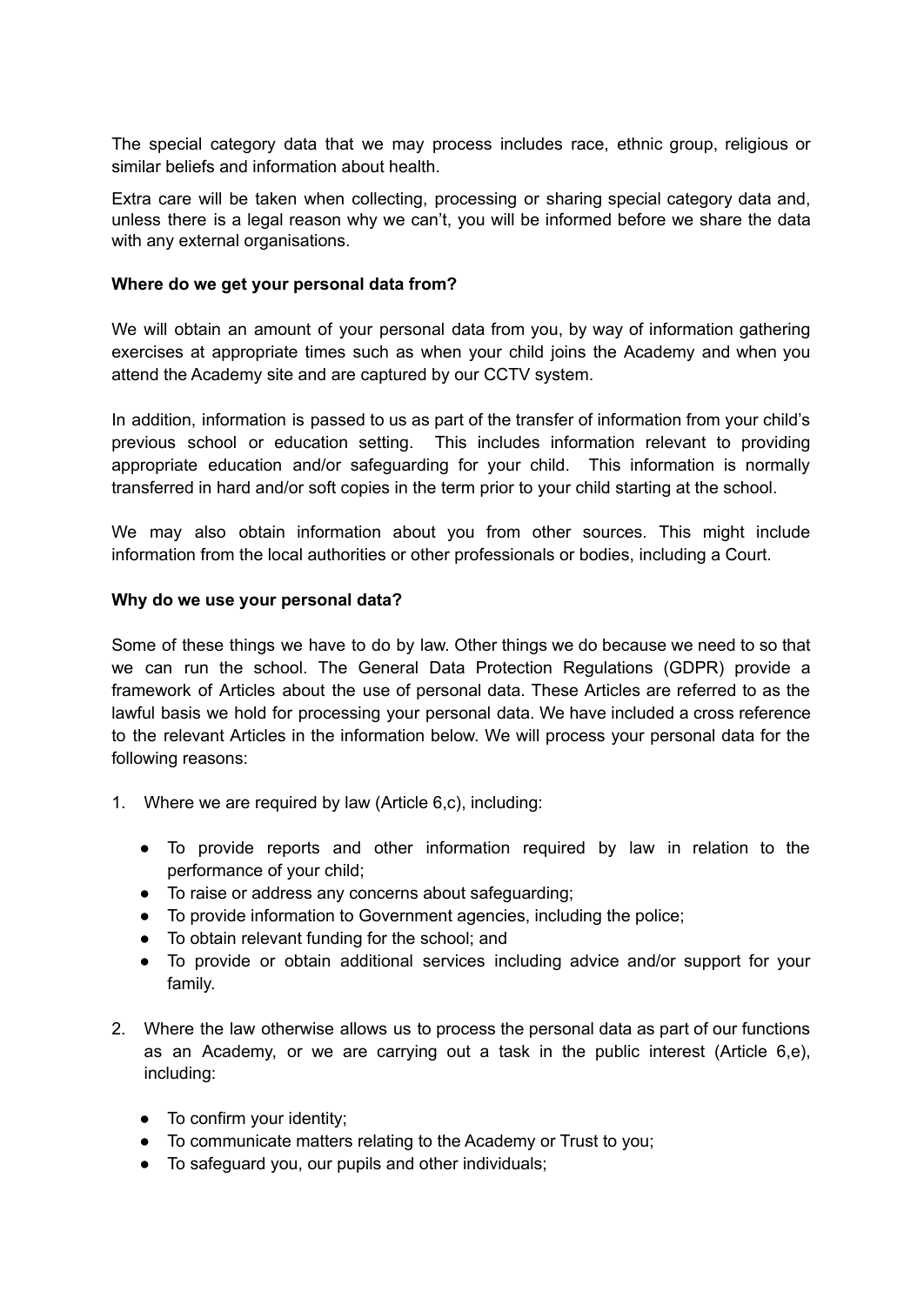- To enable payments to be made by you to the Academy or Trust;
- To ensure the safety of individuals on the Academy or Trust site; and
- To aid in the prevention and detection of crime on the Academy or Trust site.
- 3. Where we otherwise have your consent (Article 6, a).

Whilst the majority of processing of personal data we hold about you will not require your consent, we will inform you if your consent is required and seek that consent before any processing takes place.

## **Why do we use special category personal data?**

We may process special category personal data in relation to you for the following reasons:

- 1. Where the processing is necessary for reasons of substantial public interest, including for purposes of equality of opportunity and treatment, where this is in accordance with our Data Protection Policy (Article 9, g).
- 2. Where the processing is necessary in order to ensure your health and safety on the Academy or Trust site, including making reasonable adjustments for any disabilities you may have (Article 9, g) .
- 3. Where we otherwise have your explicit written consent (Article 9, a).

There may also be circumstances where we need to use your information in relation to legal claims (Article 9, f), or to protect your vital interests or those of your child, and where it is not possible to seek your consent (Article 9, c).

## **Failure to provide this information**

If you fail to provide information to us, we may be prevented from complying with our legal obligations.

## **How long will we hold your personal data for?**

We will securely hold information relating to you only for as long as necessary. How long we need to keep any information will depend on the type of information. This is laid out in our Data Retention Policy. If you would like a copy of this policy, please contact dpo@outwood.com. When we no longer need to retain information, we will destroy or delete it in a secure manner.

#### **Who will we share your personal data with?**

We routinely share information about you with:

- Local authorities, to assist them in the exercise of their responsibilities in relation to education and training, youth support and safeguarding purposes;
- The Department for Education and/or the Education and Skills Funding Agency, in compliance with legal obligations of the school to provide information about students and parents as part of statutory data collections; and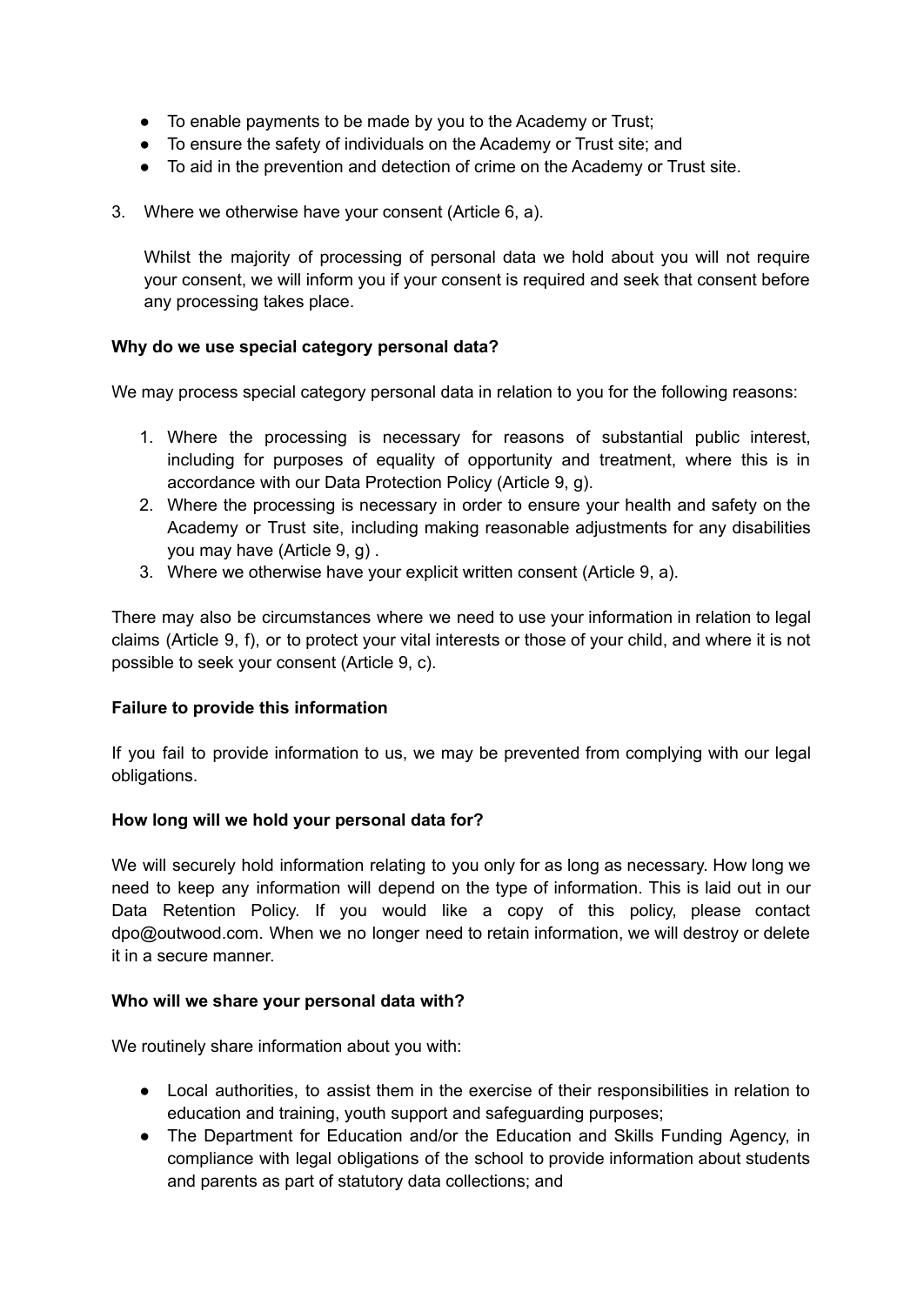• Contractors, such as payment processing providers to enable payments to be made by you to the Academy or Trust.

The Department for Education may share information that we are required to provide to them with other organisations. For further information about the Department's data sharing process, please visit:

[https://www.gov.uk/guidance/data-protection-how-we-collect-and-share-research-data.](https://www.gov.uk/guidance/data-protection-how-we-collect-and-share-research-data)

Contact details for the Department can be found at [https://www.gov.uk/contact-dfe.](https://www.gov.uk/contact-dfe)

Local authorities may share information that we are required to provide to them with other organisations. For further information about the local authority's data sharing process, please visit their website.

# **Transferring data internationally**

When we transfer personal data to a country or territory outside the European Economic Area, we will do so in accordance with data protection law. We do not foresee a reason that we would share your personal information in this way; if we do, we will notify you first.

# **Your rights in relation to your personal data held by us**

You have the right to request access to personal data that we hold about you, subject to a number of exceptions; this is commonly referred to as a 'subject access request'. To make a request for access to your personal data, you should contact the Academy Office or the Trust Data Protection Officer: [dpo@outwood.com](mailto:dpo@outwood.com) (please include the name of the school in your email).

Our Data Protection Policy provides further details on making requests for access to your personal data.

You also have the right, in certain circumstances, to:

- object to what we are doing with your information;
- have inaccurate or incomplete information about you amended;
- ask us to stop doing certain things with your information in some cases;
- ask that decisions about you are not made using automatic systems;
- ask us to transfer your information to another organisation in a format that makes it easy for them to use.
- change your mind, if we have asked for your consent to use your personal data.

If you want to exercise any of these rights then you should contact the Academy Office or the Trust Data Protection Officer, [dpo@outwood.com](mailto:dpo@outwood.com).